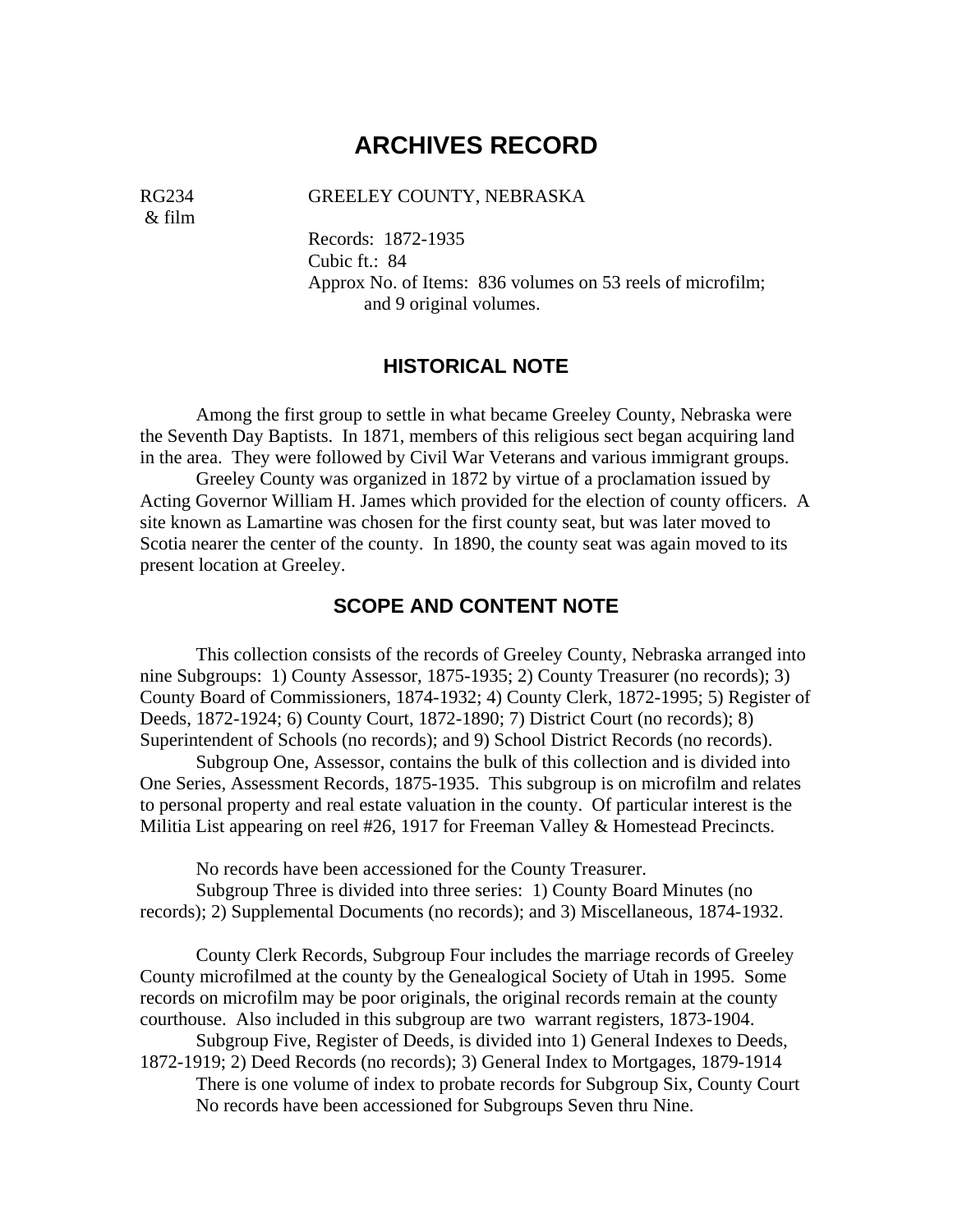# **DESCRIPTION**

### **SUBGROUP ONE COUNTY ASSESSOR, 1875-1935**

#### **Film SERIES ONE PRECINCT ASSESSMENT RECORDS, 1875-1935**

### **Note: Vols. 1 thru 276, 1875-1904, include both personal and real estate valuations**

| V.1         | 1875 | <b>Personal and Real Estate</b>                        |
|-------------|------|--------------------------------------------------------|
| $V.2-3$     | 1879 | Personal and Real Estate, Adell and O'Connor precincts |
| $V.4-7$     | 1880 | <b>Personal and Real Estate</b>                        |
| $V.8-13$    | 1881 | <b>Personal and Real Estate</b>                        |
| $V.14-19$   | 1882 | <b>Personal and Real Estate</b>                        |
| $V.20-25$   | 1883 | <b>Personal and Real Estate</b>                        |
| $V.26-31$   | 1884 | <b>Personal and Real Estate</b>                        |
| $V.32-37$   | 1885 | <b>Personal and Real Estate</b>                        |
| $V.38-42$   | 1886 | <b>Personal and Real Estate</b>                        |
| $V.43-47$   | 1887 | <b>Personal and Real Estate</b>                        |
| $V.48-57$   | 1888 | <b>Personal and Real Estate</b>                        |
| $V.58-61$   | 1889 | <b>Personal and Real Estate</b>                        |
| $V.72-76$   | 1890 | <b>Personal and Real Estate</b>                        |
| V.77-91     | 1891 | <b>Personal and Real Estate</b>                        |
| $V.92-105$  | 1892 | Personal and Real Estate                               |
| V.106-120   | 1893 | <b>Personal and Real Estate</b>                        |
| $V.121-130$ | 1894 | <b>Personal and Real Estate</b>                        |
| V.131-144   | 1895 | <b>Personal and Real Estate</b>                        |
| $V.145-158$ | 1896 | <b>Personal and Real Estate</b>                        |
| V.159-173   | 1897 | <b>Personal and Real Estate</b>                        |
| V.174-188   | 1898 | <b>Personal and Real Estate</b>                        |
| V.189-203   | 1899 | <b>Personal and Real Estate</b>                        |
| $V.204-218$ | 1900 | <b>Personal and Real Estate</b>                        |
| V.219-233   | 1901 | Personal and Real Estate                               |
| V.234-248   | 1902 | <b>Personal and Real Estate</b>                        |
| V.249-263   | 1903 | Personal and Real Estate                               |
| V.264-276   | 1904 | <b>Personal and Real Estate</b>                        |
| V.277-291   | 1905 | <b>Personal Property</b>                               |
| V.292-305   | 1906 | <b>Personal Property</b>                               |
| V.306-320   | 1907 | Personal and Real Estate                               |
| V.321-335   | 1908 | <b>Personal Property</b>                               |
| V.336-352   | 1909 | <b>Personal Property</b>                               |
| V.353-363   | 1910 | <b>Personal Property</b>                               |
| V.364-379   | 1911 | <b>Personal Property</b>                               |
| V.380-400   | 1912 | <b>Personal Property</b>                               |
| V.401-420   | 1913 | <b>Personal Property</b>                               |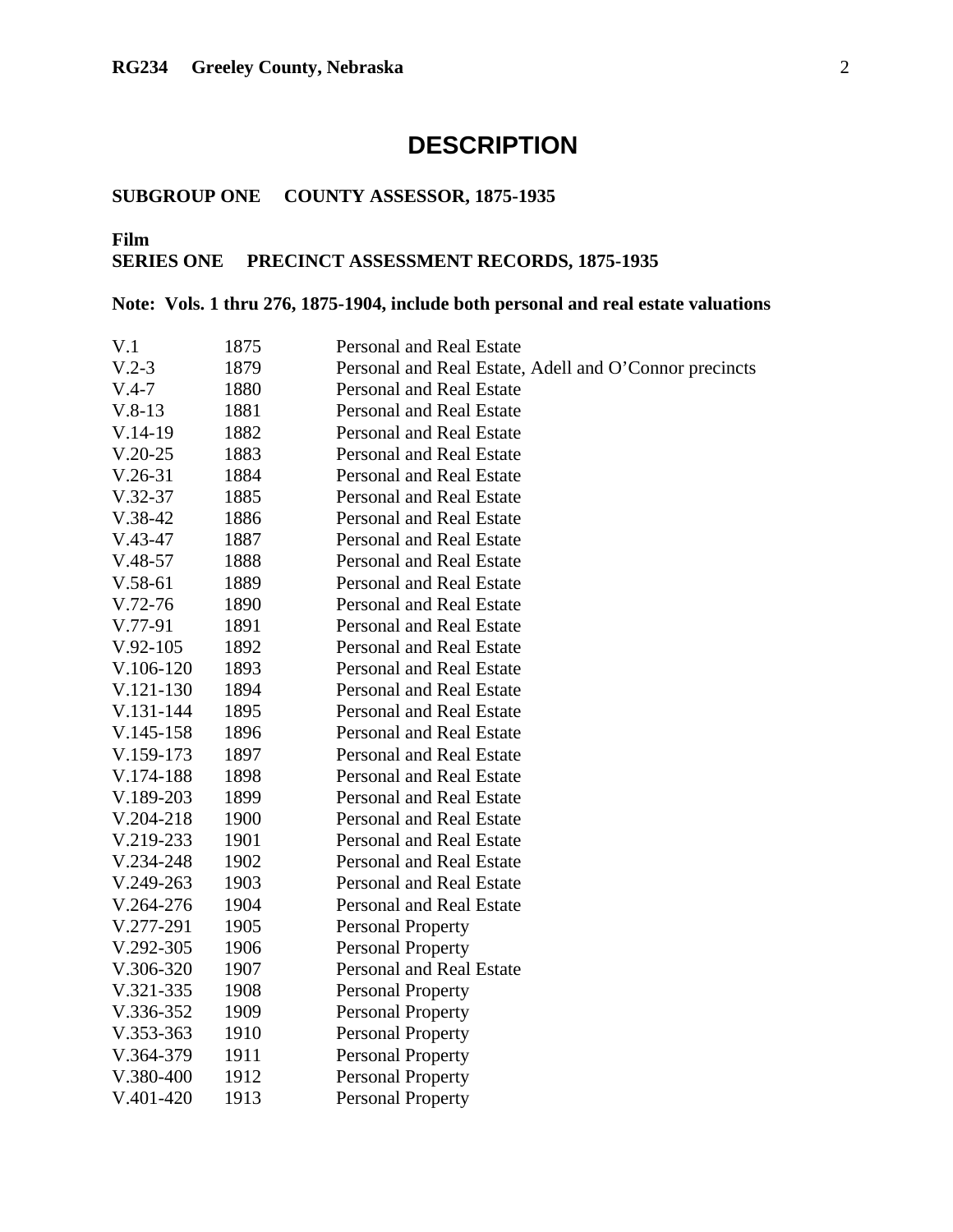| <b>Film</b><br><b>SERIES ONE</b> |           | PRECINCT ASSESSMENT RECORDS, 1875-1935 |
|----------------------------------|-----------|----------------------------------------|
| $V.421 - 440$                    | 1914      | <b>Personal Property</b>               |
| $V.441 - 460$                    | 1915      | <b>Personal Property</b>               |
| $V.461-480$                      | 1916      | <b>Personal Property</b>               |
| V.481-501                        | 1917      | <b>Personal Property</b>               |
| V.502-521                        | 1918      | <b>Personal Property</b>               |
| V.522-541                        | 1919      | <b>Personal Property</b>               |
| $V.542 - 562$                    | 1920      | <b>Personal Property</b>               |
| V.563-582                        | 1921      | <b>Personal Property</b>               |
| V.583-602                        | 1922      | <b>Personal Property</b>               |
| $V.603-622$                      | 1923      | <b>Personal Property</b>               |
| $V.623-642$                      | 1924      | <b>Personal Property</b>               |
| $V.643-645$                      | 1925      | Recaps and Assessment Schedules        |
| $V.646-652$                      | 1926-1929 | Recapitulations                        |
| $V.653-658$                      | 1930      | <b>Recaps and Assessment Schedules</b> |
| V.659                            | 1931-1933 | Recapitulations                        |

NOTE: Volumes 660-818 are Real Estate Assessments, 1908-1935

| $V.660-683$ | 1908-1911 | <b>Real Estate</b> |
|-------------|-----------|--------------------|
| V.684-703   | 1912-1915 | <b>Real Estate</b> |
| V.704-723   | 1920-1921 | <b>Real Estate</b> |
| V.724-743   | 1922-1923 | <b>Real Estate</b> |
| V.744-762   | 1924-1925 | <b>Real Estate</b> |
| V.763-782   | 1926-1929 | <b>Real Estate</b> |
| V.783-802   | 1930-1933 | <b>Real Estate</b> |
| V.803-818   | 1933-1935 | <b>Real Estate</b> |

#### **SERIES ONE PRECINCT ASSESSMENT RECORDS – MICROFILM RECORD**

Filming order:

 Filmed in alphabetical order by precinct City wards in numerical order Personal Property Schedules, Reels 1 thru 35 Real Estate Valuations, Reels 36 thru 44 Recaps, Miscellaneous, Reels 45-48

Microfilm Record Begins on next page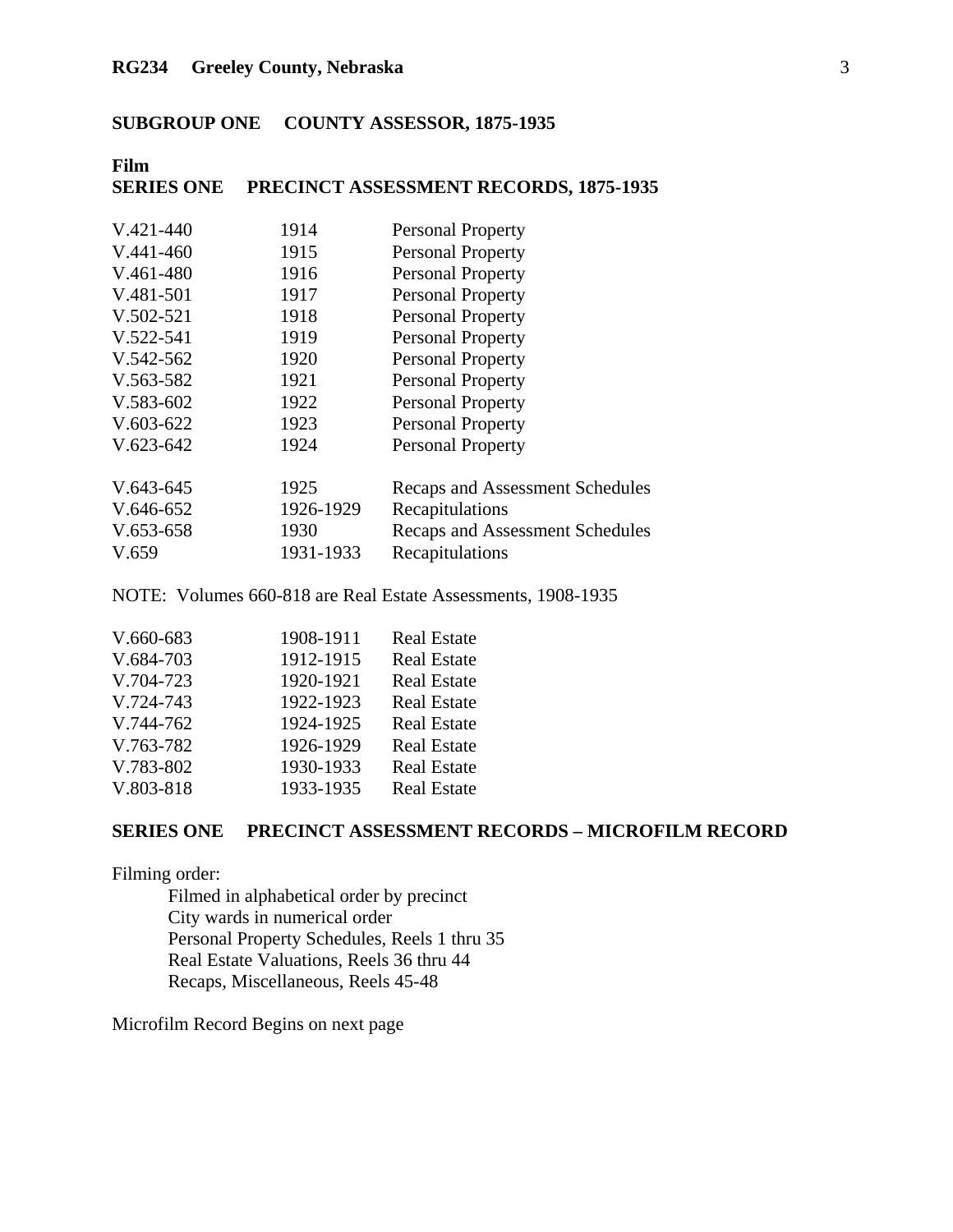# film

| Reel #1<br>898 images<br>1796 pp.<br>#18,202 | Personal Property Assessments, 1876<br><b>Adell Precinct</b><br>thru<br>Personal Property Assessments, 1886<br>Scotia Precinct - totals                                                                                                                    |
|----------------------------------------------|------------------------------------------------------------------------------------------------------------------------------------------------------------------------------------------------------------------------------------------------------------|
|                                              | Note: No 1878 personal assessments<br>Frame #299 – Cedar Valley, 1882 – poor original<br>Frames 149-150, Greeley County totals, 1880<br>Frame 305, Recap, Greeley County, 1882<br>Frame 461, Recap, Greeley County, 1883                                   |
|                                              | RETAKE: Frame #177, Spring Creek Pct, 1880, page 2 of W<br>Missed in filming. Retake spliced to End of Reel                                                                                                                                                |
| Reel #2<br>907 images<br>1814 pp.<br>#18,207 | Personal Property Assessments, 1886<br>Spring Creek Precinct – A<br>thru<br>Personal Property Assessments, 1890<br>Scotia Precinct - totals                                                                                                                |
| Reel #3<br>890 images<br>1780 pp.<br>#18,208 | Personal Property Assessments, 1890 (cont)<br>Spalding Precinct $- A$<br>thru<br>Personal Property Assessments, 1892<br>Spalding precinct $- B$<br>CORRECTION: Scotia Precinct, 1891, retake of F, p.1 at page<br>Spalding, 1891, retake of C, p.1 at page |
| Reel #4<br>862 images<br>1724 pp.<br>#18,209 | Personal Property Assessments, 1892<br>Spalding Precinct $-C$<br>thru<br>Personal Property Assessments, 1894<br>Wallace Creek Precinct - S<br>NOTE: Freeman Valley, 1892-1894 see reel #47                                                                 |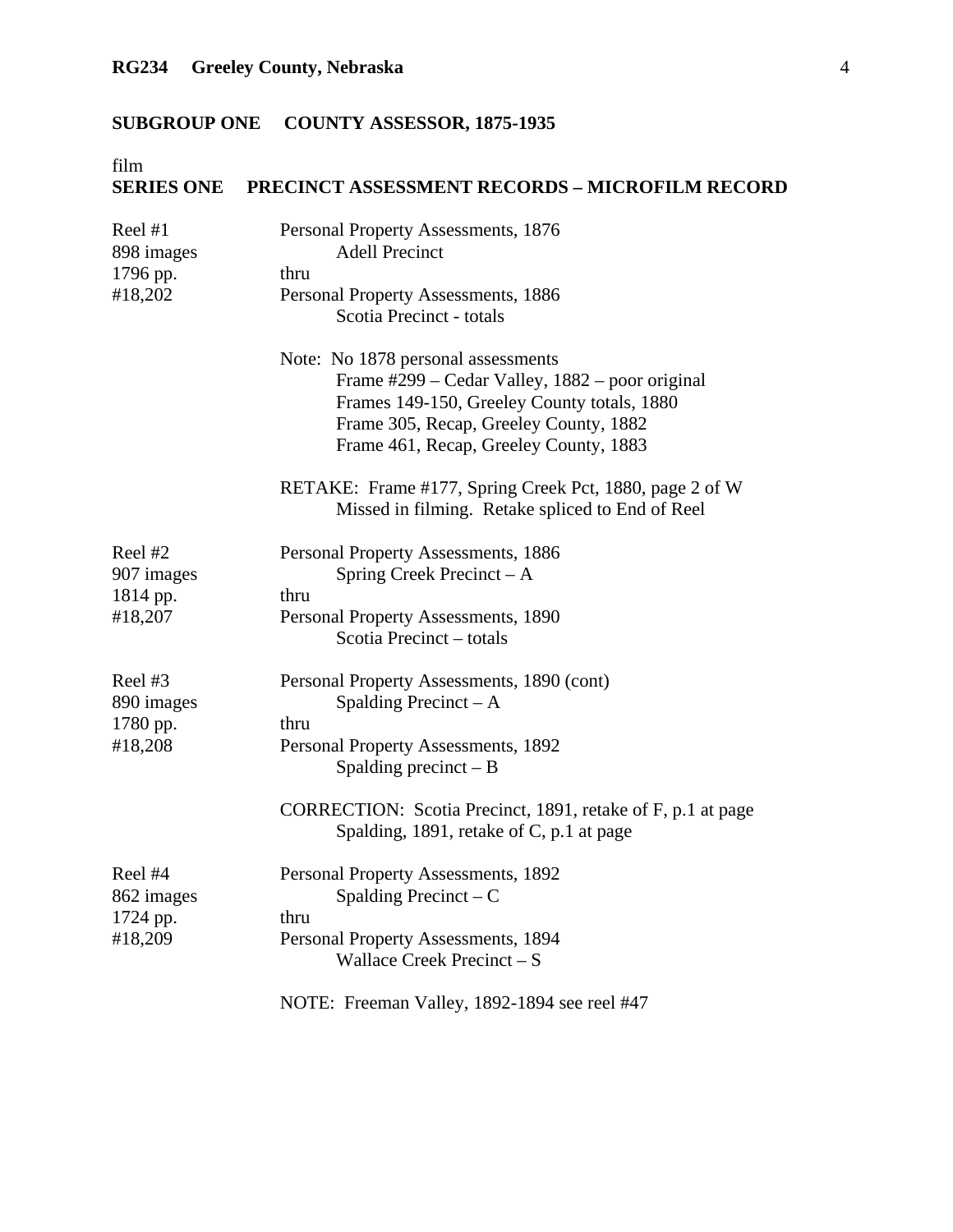film

| Reel #5<br>883 images<br>1766 pp.<br>#18,210 | Personal Property Assessments, 1894<br>Wallace Creek Precinct - T<br>thru<br>Personal Property Assessments, 1896                                                                                                                                                                                                                                                                                                        |
|----------------------------------------------|-------------------------------------------------------------------------------------------------------------------------------------------------------------------------------------------------------------------------------------------------------------------------------------------------------------------------------------------------------------------------------------------------------------------------|
|                                              | Wallace Creek Precinct - I/J                                                                                                                                                                                                                                                                                                                                                                                            |
| Reel #6<br>873 images<br>1746 pp.<br>#18,211 | Personal Property Assessments, 1896 (cont)<br>Wallace Creek Precinct, K/L in reverse order<br>thru<br>Personal Property Assessments, 1898<br>$O'$ Connor Precinct – B                                                                                                                                                                                                                                                   |
| Reel #7<br>885 images<br>1770 pp.<br>#18,212 | Personal Property Assessments, 1898<br>$O'$ Connor Precinct – C<br>thru<br>Personal Property Assessments, 1900<br>Logan Precinct $-$ O<br>NOTE: Freeman Valley Pct, 1900 filmed twice<br>RETAKE: Fish Creek Pct, H, pp.2-3 folded in original filming.                                                                                                                                                                  |
| Reel #8<br>898 images<br>1796 pp.<br>#18,213 | Retake spliced to End of Reel<br>Personal Property Assessments, 1900 (cont)<br>Logan Precinct - P<br>thru<br>Personal Property Assessments, 1902<br>Mt. Pleasant Precinct totals<br>NOTE: Cedar Precinct, 1902, see reel #47<br>RETAKE; Freeman Valley Pct, 1902, C, p.1 missed in filming<br>Retake spliced to End of Reel<br>RETAKE: Microfilm Operator's Certificate, Reel 8 missed<br>Retake spliced to End of Reel |
| Reel #9<br>811 images<br>1622 pp.<br>#18,214 | Personal Property Assessments, 1902 (cont)<br>$O'Connor$ Precinct – B (No A assessments)<br>thru<br>Personal Property Assessments, 1904<br>Cedar Precinct – G                                                                                                                                                                                                                                                           |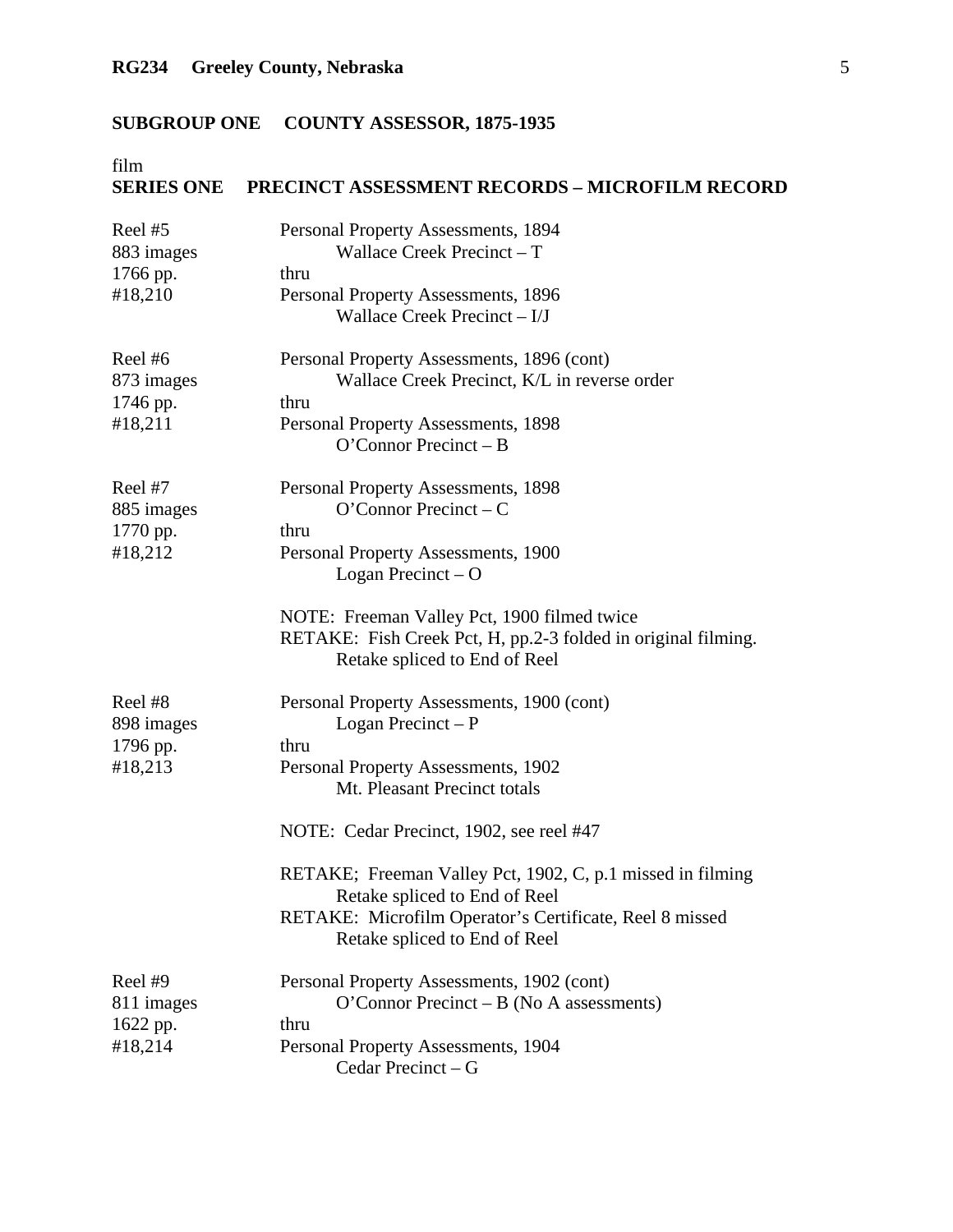# film

| Reel $#10$<br>707 images<br>1414 pp.<br>#18,215 | Personal Property Assessments, 1904 (cont)<br>Cedar Precinct - G continued<br>thru<br>Personal Property Assessments, 1904<br>Leo Valley Precinct – Gilroy (with H alpha)<br>NOTE: 1904, Fish Creek and Leo Valley precincts, poor originals                                                                            |
|-------------------------------------------------|------------------------------------------------------------------------------------------------------------------------------------------------------------------------------------------------------------------------------------------------------------------------------------------------------------------------|
| Reel $#11$<br>627 images<br>1254 pp.<br>#18,216 | Personal Property Assessments, 1904 (cont)<br>Leo Valley Precinct - H<br>thru<br>Personal Property Assessments, 1904<br><b>Parnell Precinct totals</b><br>NOTE: O'Connor Precinct 1904, No E, U or V-Z names                                                                                                           |
| Reel $#12$<br>705 images<br>1410 pp.<br>#18,217 | Personal Property Assessments, 1904 (cont)<br>Scotia Precinct $- A$<br>thru<br>Personal Property Assessments, 1905<br>Freeman Valley Precinct $-S$<br>CORRECTION: John Herrick, out of order at O index                                                                                                                |
| Reel #12A<br>160 images<br>220 pp.<br>#18,290   | Personal Property Assessments, 1904<br><b>Spalding Precinct</b><br>Missed in original filming, poor original, parts of A missing                                                                                                                                                                                       |
| Reel $#13$<br>677 images<br>1354 pp.<br>#18,218 | Personal Property Assessments, 1905 (cont. from reel #12)<br>Freeman Valley Precinct – T<br>thru<br>Personal Property Assessments, 1906<br>Brayton Precinct - N<br>NOTE: Parnell Precinct, 1905, from last page of & thru first<br>Page of W missing.<br>NOTE: Wolbach Village appears at end of Spring Creek Precinct |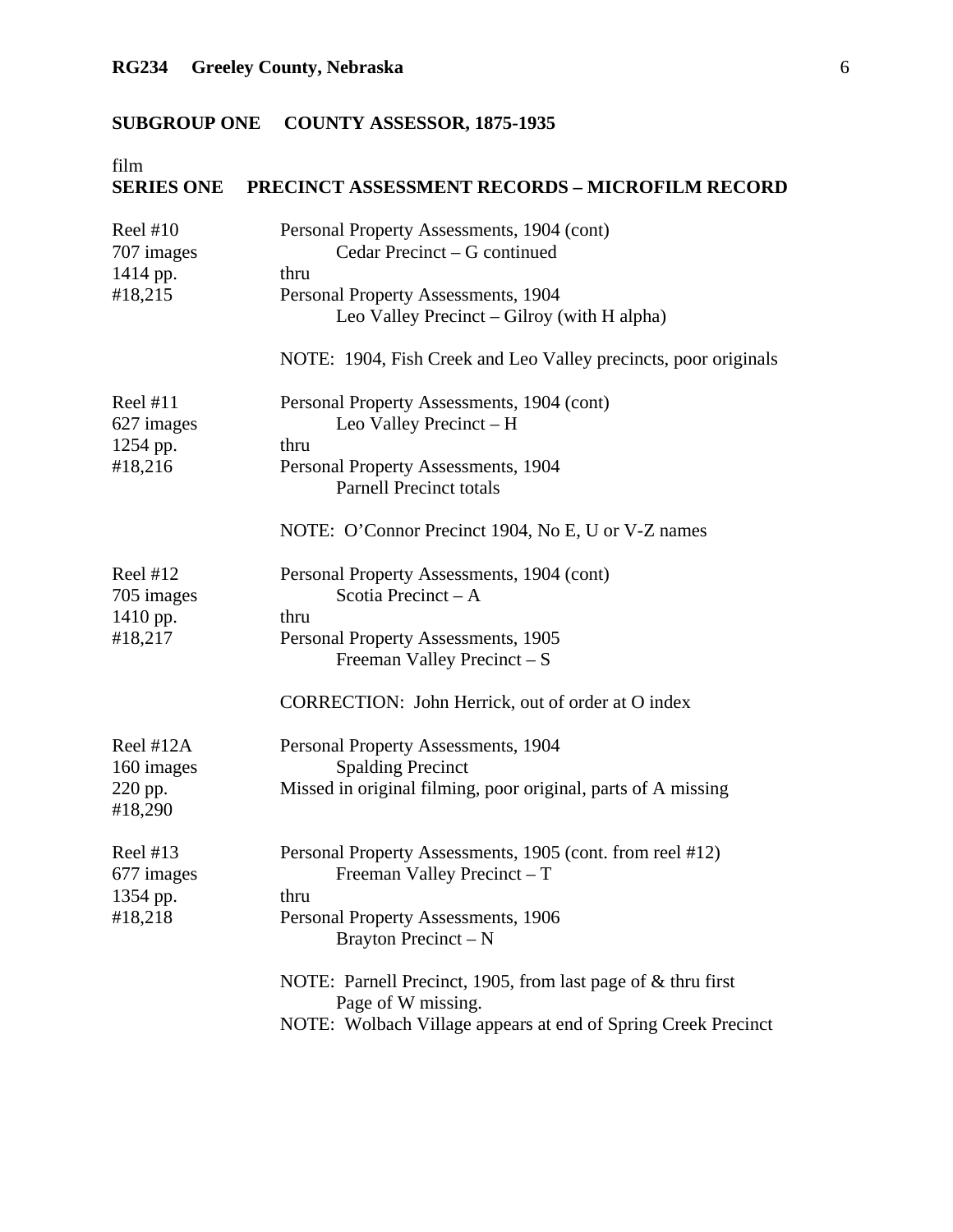### film

| Reel #14        | Personal Property Assessments, 1906 (cont)                                                                                    |
|-----------------|-------------------------------------------------------------------------------------------------------------------------------|
| 699 images      | Brayton Precinct $-$ O                                                                                                        |
| 1398 pp.        | thru                                                                                                                          |
| #18,219         | Personal Property Assessments, 1906                                                                                           |
|                 | Scotia Precinct - N                                                                                                           |
| Reel $#15$      | Personal Property Assessments, 1906 (cont)                                                                                    |
| 694 images      | Scotia Precinct $-$ O                                                                                                         |
| 1388 pp.        | thru                                                                                                                          |
| #18,220         | Personal Property Assessments, 1907<br>Clear Creek Precinct A (blank)                                                         |
|                 |                                                                                                                               |
|                 | RETAKE: Cedar Precinct, 1907 – H, frame #437 blurred<br>Retake spliced to End of Reel                                         |
| Reel $#16$      | Personal Property Assessments, 1907 (cont)                                                                                    |
| 676 images      | Clear Creek Precinct – B (poor original $0$                                                                                   |
| 1352 pp.        | thru                                                                                                                          |
| #18,221         | Personal Property Assessments, 1907<br>Logan Precinct $-T$                                                                    |
|                 | RETAKE: Clear Creek and Freeman Valley precincts, 1907<br>Retake of precincts to correct missing pages spliced to End of Reel |
| <b>Reel #17</b> | Personal Property Assessments, 1907 (cont)                                                                                    |
| 684 images      | Logan Precinct $- U/V$                                                                                                        |
| 1368 pp.        | thru                                                                                                                          |
| #18,222         | Personal Property Assessments, 1907                                                                                           |
|                 | Spalding Precinct $- M$                                                                                                       |
|                 | NOTE: Mt. Pleasant Pct, N-R are blank pages                                                                                   |
| Reel #18        | Personal Property Assessments, 1907 (cont)                                                                                    |
| 441 images      | Spalding Precinct – M continued                                                                                               |
| 882 pp.         | thru                                                                                                                          |
| #18,223         | Personal Property Assessments, 1908                                                                                           |
|                 | Brayton Precinct – M                                                                                                          |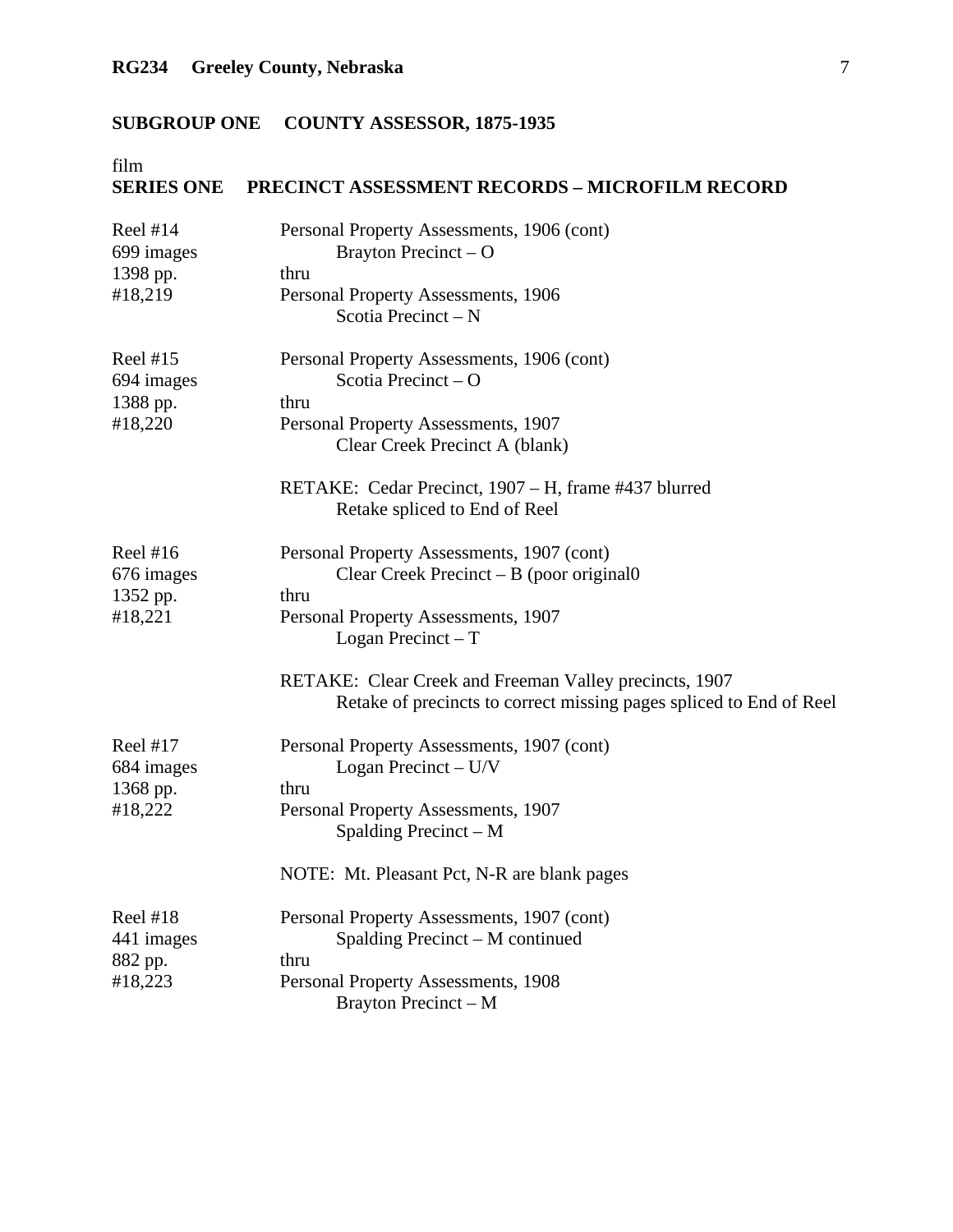# film

| Reel $#19$<br>695 images<br>1390 pp.<br>#18,224 | Personal Property Assessments, 1908 (cont)<br>Brayton Precinct – N<br>thru<br>Personal Property Assessments, 1908<br>Scotia Precinct complete                                                        |
|-------------------------------------------------|------------------------------------------------------------------------------------------------------------------------------------------------------------------------------------------------------|
|                                                 | NOTE: Alphabetical sequence inconsistent                                                                                                                                                             |
| Reel #20<br>717 images<br>1434 pp.<br>#18,225   | Personal Property Assessments, 1908 (cont)<br>Spalding Precinct $- A$<br>thru<br>Personal Property Assessments, 1910                                                                                 |
|                                                 | Clear Creek Precinct – B                                                                                                                                                                             |
|                                                 | NOTE: Alphabetical sequence inconsistent                                                                                                                                                             |
| Reel $#21$<br>670 images<br>1340 pp.            | Personal Property Assessments, 1910 (cont)<br>Clear Creek Precinct – $C$<br>thru                                                                                                                     |
| #18,255                                         | Personal Property Assessments, 1911<br>Scotia Precinct $- B$                                                                                                                                         |
|                                                 | NOTE; Center Precinct, 1911, No M-N names<br>Center Precinct, 1911, School District follow X-Z                                                                                                       |
| Reel #22<br>674 images<br>1348 pp.              | Personal Property Assessments, 1911 (cont)<br>Scotia Precinct – $C$<br>thru                                                                                                                          |
| #18,256                                         | Personal Property Assessments, 1913<br>Cedar Precinct complete                                                                                                                                       |
|                                                 | CORRECTION: Logan Pct, 1912, recap at start of volume<br>NOTE: Brayton Precinct 1912 – poor original<br>NOTE; Alphabetical sequence inconsistent<br>NOTE: Some Precincts assessed by School District |
| Reel $#23$<br>601 images                        | Personal Property Assessments, 1913 (cont)<br>Center Precinct $- A$                                                                                                                                  |
| 1202 pp.<br>#18,257                             | thru<br>Personal Property Assessments, 1914<br>Clear Creek Precinct $-$ O                                                                                                                            |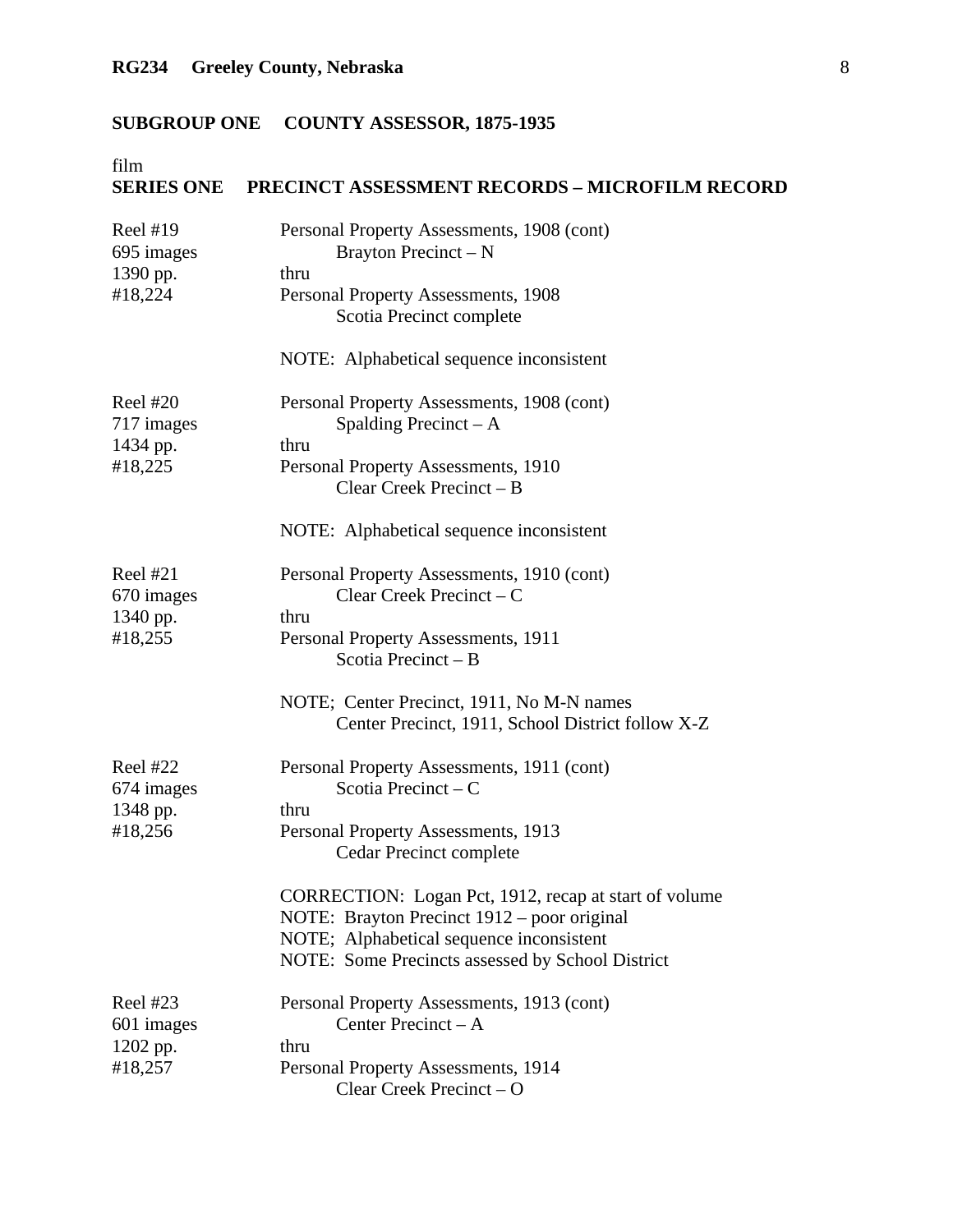### film

| Reel #24<br>672 images<br>1344 pp.                   | Personal Property Assessments, 1914 (cont)<br>Clear Creek Precinct - P<br>thru                                                                                                                                                                                                                                                                                                                  |
|------------------------------------------------------|-------------------------------------------------------------------------------------------------------------------------------------------------------------------------------------------------------------------------------------------------------------------------------------------------------------------------------------------------------------------------------------------------|
| #18,258                                              | Personal Property Assessments, 1915<br>Leo Valley Precinct – N                                                                                                                                                                                                                                                                                                                                  |
| Reel #25<br>694 images<br>1368 pp.<br>#18,259        | Personal Property Assessments, 1915 (cont)<br>Leo Valley Precinct $-$ O<br>thru<br>Personal Property Assessments, 1916<br>Scotia Precinct $- B$                                                                                                                                                                                                                                                 |
| Reel #26<br>680 images<br>1360 pp.<br>#18,260        | Personal Property Assessments, 1916 (cont)<br>Scotia Precinct - C<br>thru<br>Personal Property Assessments, 1917<br>Spalding Precinct, Spalding Village – V<br>NOTE: Enrollment of Militia List, 1917 appears at start<br>Of Freeman Valley and Homestead precincts<br>RETAKE: Scotia Precinct, Scotia Village, 1916, Frames 41 & 43<br>Retake spliced to End of Reel to correct blurred images |
| <b>Reel #27</b><br>645 images<br>1290 pp.<br>#18,264 | Personal Property Assessments, 1917 (cont)<br>Spalding Precinct, Spalding Village – W<br>thru<br>Personal Property Assessments, 1918<br>Wallace Creek Precinct - O<br>CORRECTION: Target, Mt. Pleasant Pct, 1918 in error, should<br>Read personal property not Recapitulations                                                                                                                 |
| Reel #28<br>651 images<br>1302 pp.<br>#18,265        | Personal Property Assessments, 1918 (cont)<br>Wallace Creek Precinct - P<br>thru<br>Personal Property Assessments, 1920<br>Clear Creek Precinct - A                                                                                                                                                                                                                                             |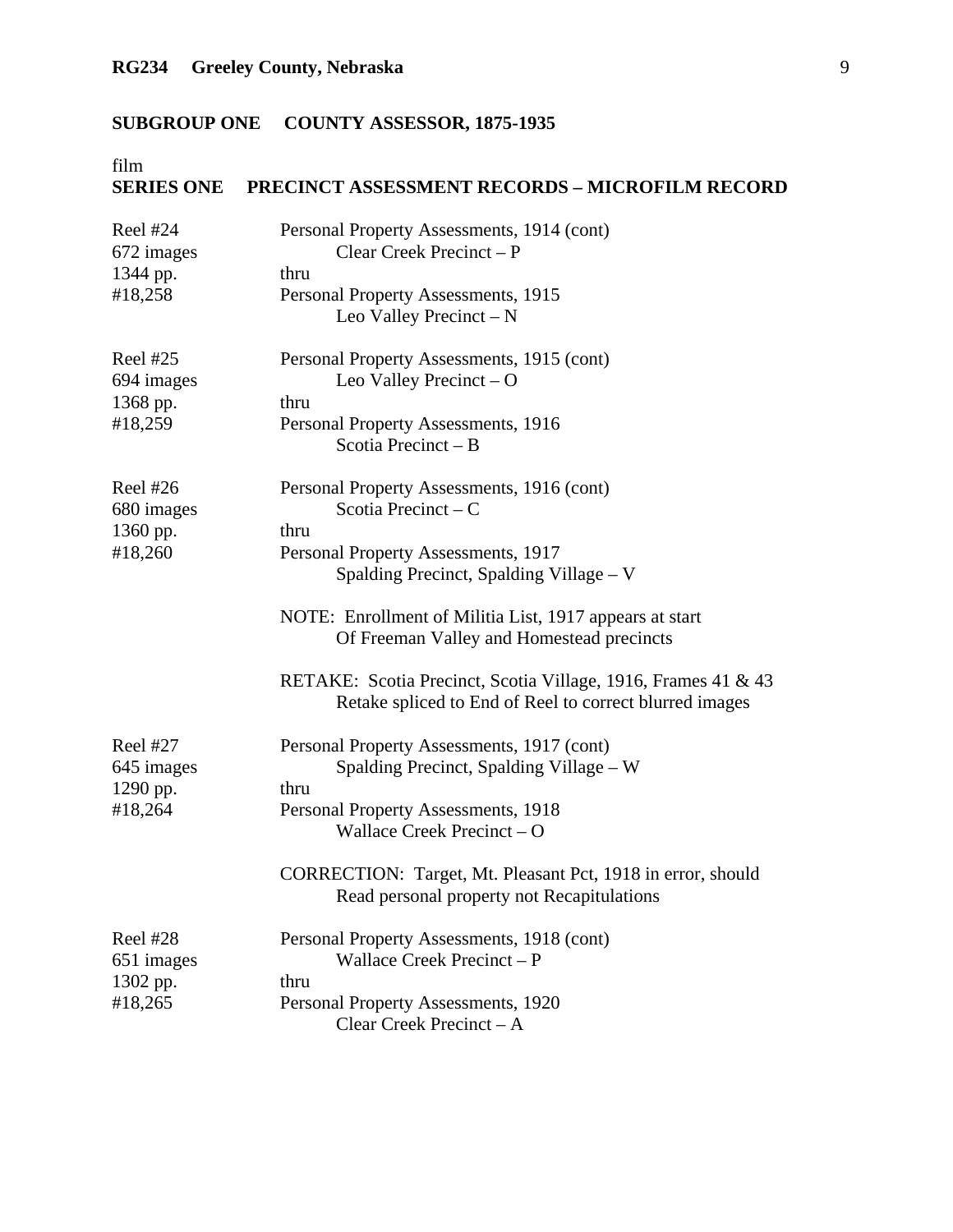# film

| <b>Reel #29</b><br>687 images<br>1374 pp.<br>#18,266 | Personal Property Assessments, 1920 (cont)<br>Clear Creek Precinct - B<br>thru<br>Personal Property Assessments, 1921<br>Mt. Pleasant Precinct - M<br><b>CORRECTION:</b> Microfilm Operator's Certificate and frame<br>Targets, End of Reel, in error with wrong date, should be 1921 |
|------------------------------------------------------|---------------------------------------------------------------------------------------------------------------------------------------------------------------------------------------------------------------------------------------------------------------------------------------|
| <b>Reel #30</b><br>626 images<br>1252 pp.<br>#18,267 | Personal Property Assessments, 1921 (cont)<br>Mt. Pleasant Precinct - N<br>thru<br>Personal Property Assessments, 1922<br>Parnell Precinct - J                                                                                                                                        |
|                                                      | <b>CORRECTION:</b> Microfilm Operator's Certificate and frame targets<br>Start of Reel in error, should read year 1921                                                                                                                                                                |
| <b>Reel #31</b><br>674 images<br>1348 pp.<br>#18,268 | Personal Property Assessments, 1922 (cont)<br>Parnell Precinct $-K$<br>thru<br>Personal Property Assessments, 1923<br>Spalding Precinct, Spalding Village                                                                                                                             |
|                                                      | NOTE: Special assessments at start of each precinct<br>NOTE: Recapitulations, 1923, for county at Center Precinct                                                                                                                                                                     |
| Reel #32<br>632 images<br>1264 pp.<br>#18,269        | Personal Property Assessments, 1923 (cont)<br>Spalding Precinct, Spalding Village (cont)<br>thru<br>Personal Property Assessments, 1924<br>Spring Creek Precinct, Wolbach Village                                                                                                     |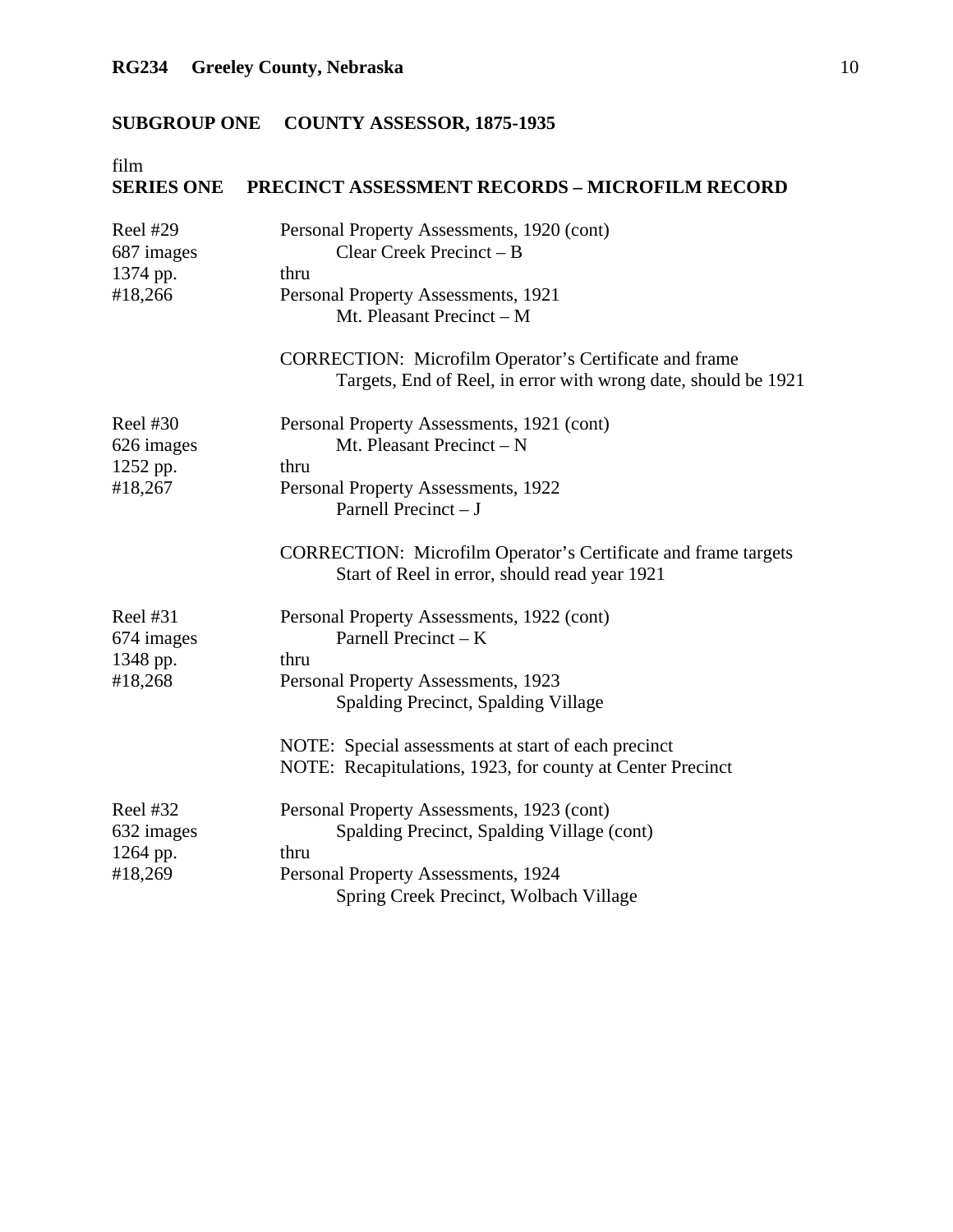film

| <b>Reel #33</b>     | Personal Property Assessments, 1924 (cont)                                 |
|---------------------|----------------------------------------------------------------------------|
| 783 images          | <b>Wallace Creek Precinct</b>                                              |
| 1566 pp.<br>#18,274 | thru<br>Personal Property Assessments, 1930                                |
|                     | <b>Clear Creek Precinct</b>                                                |
|                     | NOTE: 1925 Personal Property, see reels 47-48                              |
|                     | NOTE: No alpha sequence in precincts, index at start of year               |
|                     | NOTE: Special Assessments, 1925 at end of year                             |
|                     | NOTE: Cedar and O'Connor precincts mixed                                   |
|                     | NOTE: Greeley Village at end of Freeman Valley Precinct                    |
|                     | NOTE; 1928-1929, no alpha sequence and page numbering inconsistent         |
|                     | NOTE: Brayton, Fish Creek & Freeman Valley assessments, 1930 missing       |
| Reel #34            | Personal Property Assessments, 1930 (cont)                                 |
| 1005 images         | <b>Homestead Precinct</b>                                                  |
| 2010 pp.            | thru                                                                       |
| #18,275             | Personal Property Assessments, 1930                                        |
|                     | Spring Creek Precinct, Wolbach Village - S                                 |
|                     | NOTE: 1930, Mt. Pleasant, Parnell, Scotia & Spring Creek precincts missing |
| <b>Reel #35</b>     | Personal Property Assessments, 1930 (cont)                                 |
| 437 images          | Spring Creek Precinct, Wolbach Village - S continued                       |
| 874 pp.             | thru                                                                       |
| #18,276             | Personal Property Assessments, 1933<br><b>Wallace Creek Precinct</b>       |
|                     |                                                                            |
|                     | NOTE: Reel #36 begins Real Estate Assessments, 1876-1934                   |
| Reel #36            | Real Estate Assessments, Land, 1876                                        |
| 911 images          | <b>Adell Precinct</b>                                                      |
| 1822 pp.            | thru                                                                       |
| #18,277             | Real Estate Assessments, Land, 1887<br><b>Scotia Precinct</b>              |
|                     | NOTE: Adell Precinct, 1878 missing                                         |
|                     | NOTE: Scotia Precinct, 1885, p.55 missing                                  |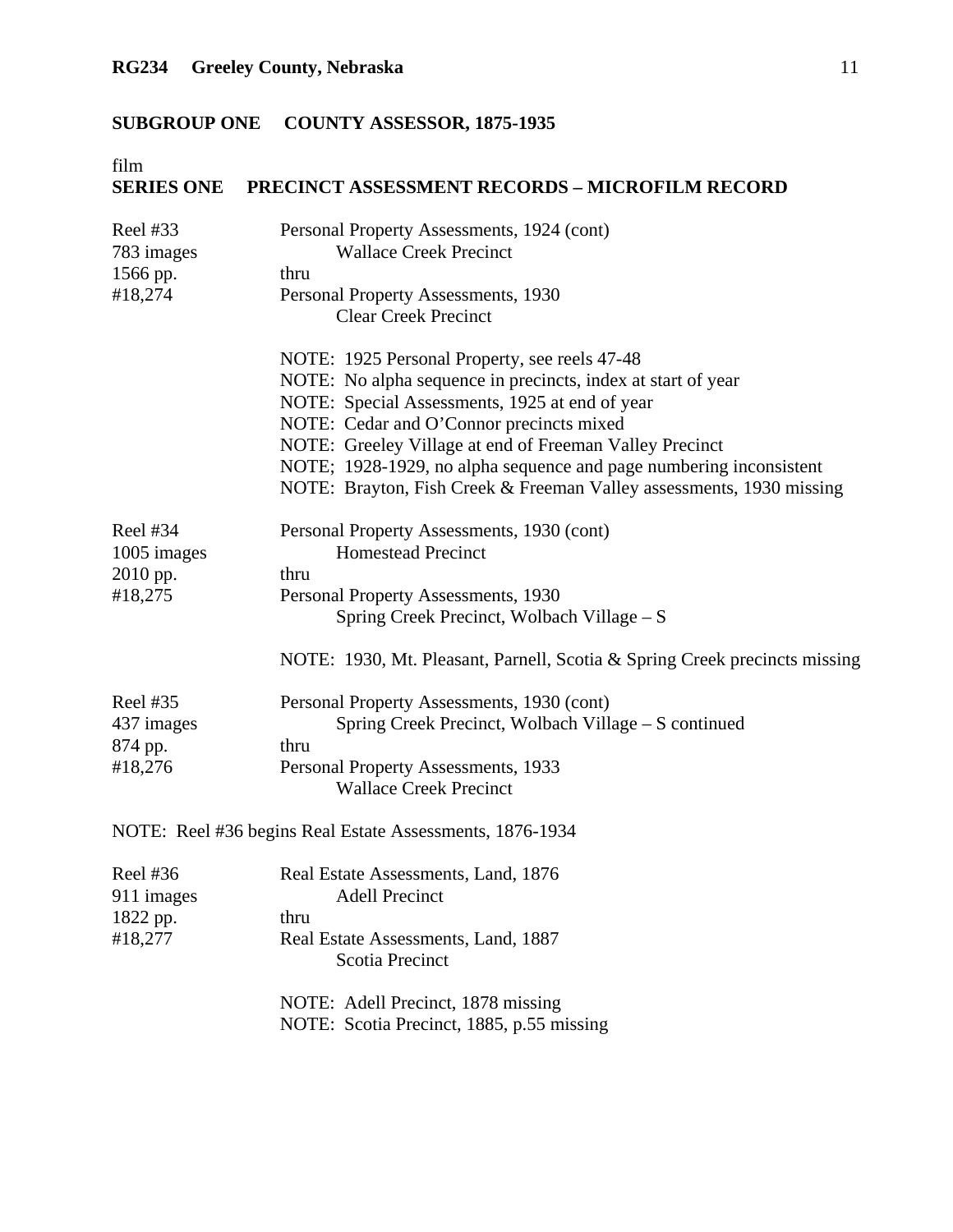# film

| Reel #37<br>811 images<br>1622 pp.<br>#18,278        | Real Estate Assessments, Land, 1887<br>Scotia Precinct (cont)<br>thru<br>Real Estate Assessments, Land, 1892<br>Freeman Valley Precinct<br>NOTE: 1887, Wallace Creek Pct, page numbering inconsistent<br>1890, Leo Valley Pct, p.9 is missing  |
|------------------------------------------------------|------------------------------------------------------------------------------------------------------------------------------------------------------------------------------------------------------------------------------------------------|
| <b>Reel #38</b><br>884 images<br>1778 pp.<br>#18,279 | Real Estate Assessments, Land, 1892<br>Leo Valley Precinct<br>thru<br>Real Estate Assessments, Lots, 1897<br>Greeley Center Village, Center Precinct<br>NOTE: Mt. Pleasant Pct, 1894, p.1 is missing                                           |
| Reel #39<br>878 images<br>1756 pp.<br>#18,280        | Real Estate Assessments, Land, 1897<br><b>Clear Creek Precinct</b><br>thru<br>Real Estate Assessments, Land, 1901<br>Leo Valley Precinct                                                                                                       |
| Reel $#40$<br>769 images<br>1538 pp.<br>#18,284      | Real Estate Assessments, Land, 1901 (cont)<br>Leo Valley Precinct continued<br>thru<br>Real Estate Assessments, Land, 1908<br><b>Brayton Precinct</b><br>NOTE: Real Estate, 1905-1906 & 1909-1911 missing<br>NOTE: Page numbering inconsistent |
| Reel #41<br>641 images<br>1282 pp.<br>#18,284        | Real Estate Assessments, Land, 1908 (cont)<br><b>Brayton Precinct continued</b><br>thru<br>Real Estate Assessments, Lots, 1920-1921<br>Center Precinct, Greeley Village<br>NOTE: Page numbering inconsistent                                   |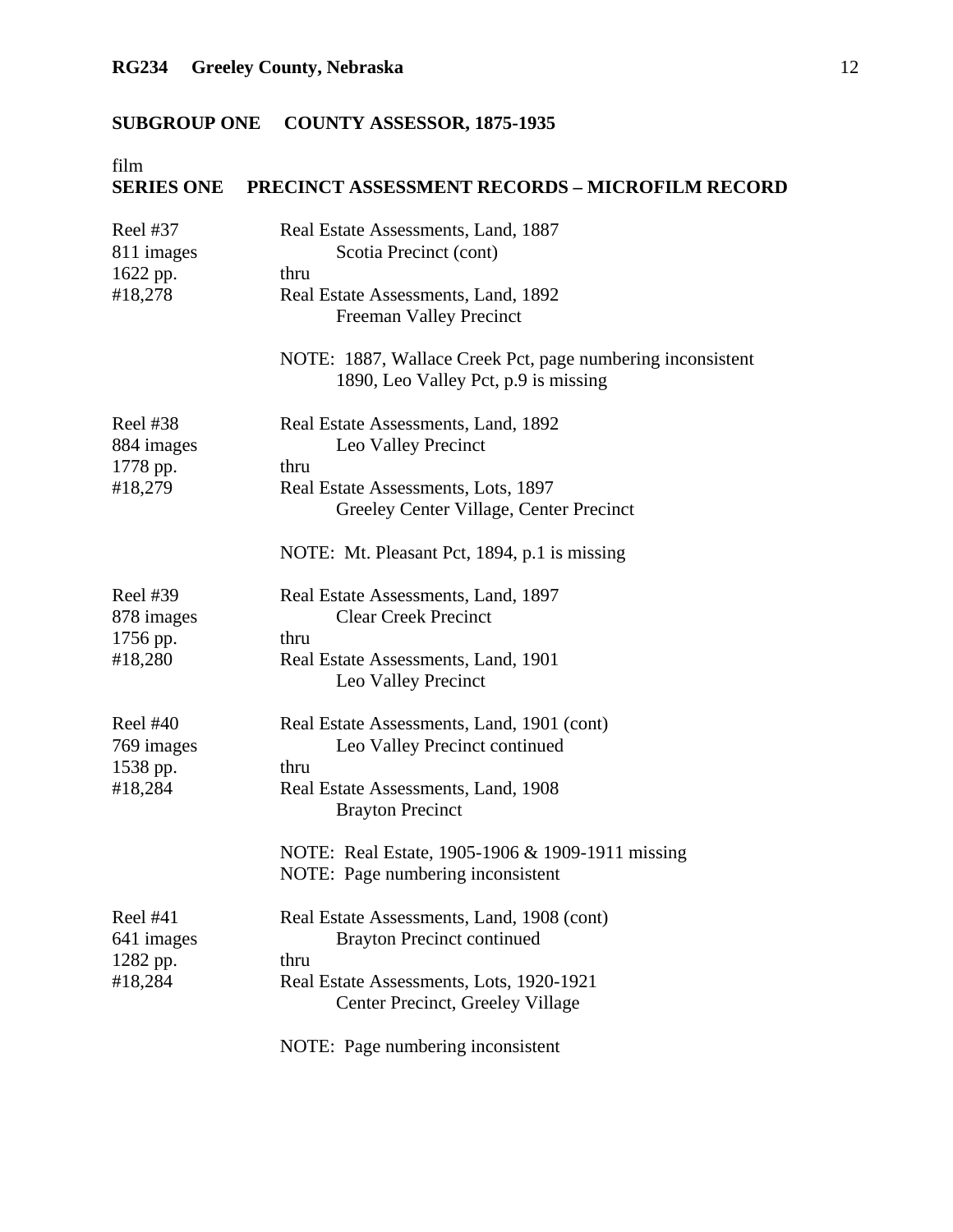# film

| Reel #42<br>601 images<br>1202 pp.<br>#18,285        | Real Estate Assessments, Lots, 1920-1921<br>Center Precinct, Greeley Village continued<br>thru<br>Real Estate Assessments, Lands, 1924-1925<br>Center Precinct complete<br>NOTE: No entries for 1923 and scattered entries for 1925                                                                                                                                                                    |
|------------------------------------------------------|--------------------------------------------------------------------------------------------------------------------------------------------------------------------------------------------------------------------------------------------------------------------------------------------------------------------------------------------------------------------------------------------------------|
| Reel #43<br>643 images<br>1286 pp.<br>#18,286        | Real Estate Assessments, Lots, 1924-1925<br>Center Precinct, Greeley Village<br>thru<br>Real Estate Assessments, Land, 1930-1932<br><b>Fish Creek Precinct</b><br>NOTE: No assessments for 1931                                                                                                                                                                                                        |
| <b>Reel #44</b><br>633 images<br>1266 pp.<br>#18,287 | Real Estate Assessments, Land, 1930-1932<br><b>Fish Creek Precinct continued</b><br>thru<br>Real Estate Assessments, Land, 1934<br><b>Spring Creek Precinct complete</b>                                                                                                                                                                                                                               |
| <b>Reel #45</b><br>752 images<br>1504 pp.<br>#18,288 | Recapitulations, 1909<br>Brayton Precinct, Abstract of Lands<br>thru<br>Intangible Schedules, 1930<br>Center Precinct, Greeley Village<br>NOTE: Recaps 1913-1916 and 1921-1924 are missing<br>NOTE: Precincts not always identified, 1927<br>NOTE: Spalding Precinct, 1928, pp. 1-2 are missing<br>NOTE: No intangible schedules 1927-1929<br>CORRECTION: 1909, Clear Creek pct has Cedar Creek target |
| Reel #46<br>811 images<br>1622 pp.<br>#18,291        | Intangible Schedules, 1930<br>Center Precinct, Greeley Village continued<br>thru<br>Intangible Schedules, 1930 complete                                                                                                                                                                                                                                                                                |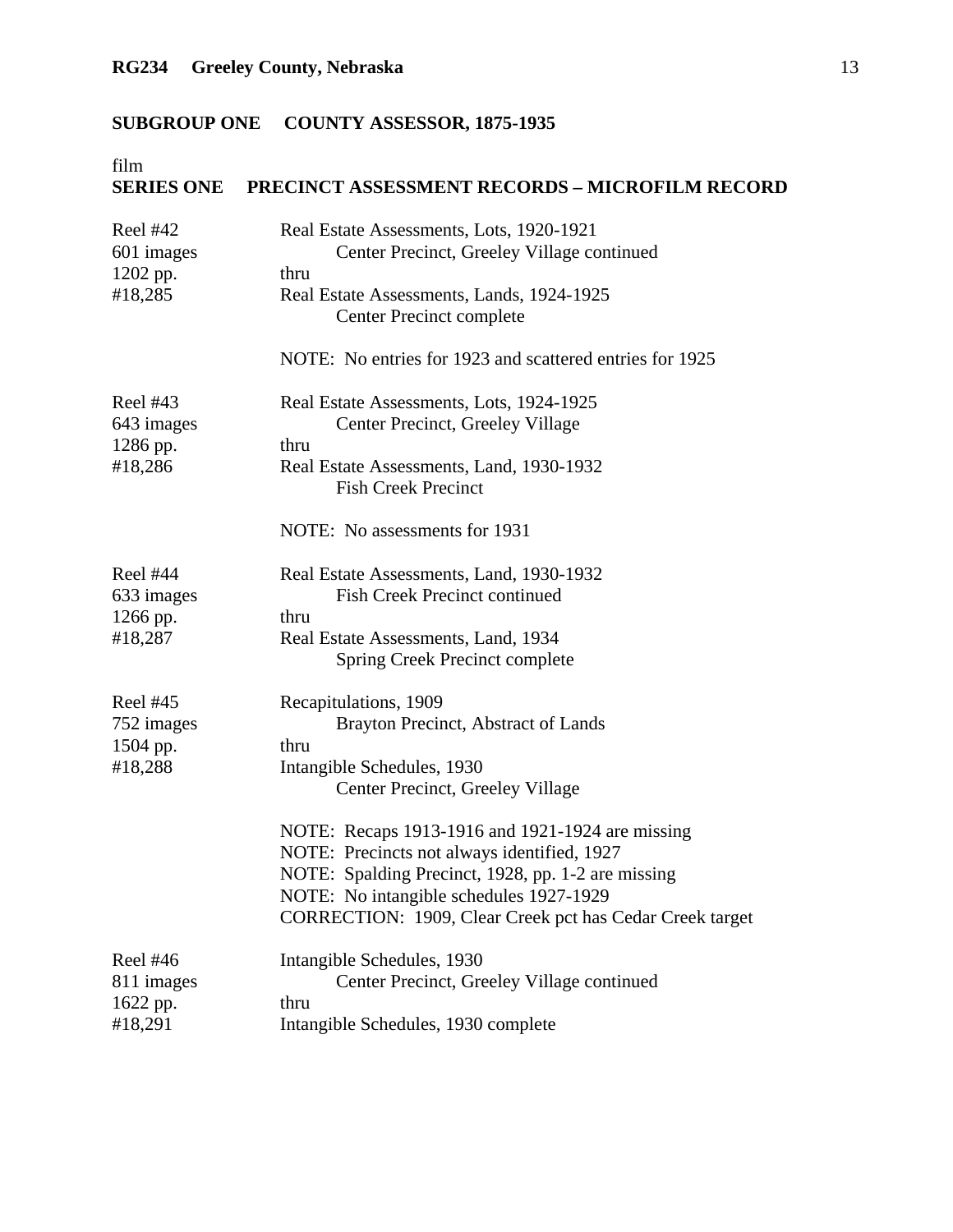film

#### **SERIES ONE PRECINCT ASSESSMENT RECORDS – MICROFILM RECORD**

| Reel #47<br>989 images<br>1978 pp. | Special Schedules, 1926 – Water, Utilities, etc.<br>thru<br>Personal Property, Logan precinct                                                                                                                 |  |
|------------------------------------|---------------------------------------------------------------------------------------------------------------------------------------------------------------------------------------------------------------|--|
|                                    | NOTE: Special Assessments prior to 1926 filmed with Personal<br>RETAKE: Personal Property Schedules missed in original filming<br>Include Freeman Valley, 1892-1894; Cedar Precinct, 1902;<br>And all of 1925 |  |
| Reel #47                           | Personal Property Retakes, 1925                                                                                                                                                                               |  |
| 933 images                         | Logan Precinct continued                                                                                                                                                                                      |  |
| 1866 pp.                           | thru                                                                                                                                                                                                          |  |
| #18,293                            | Personal Property Retakes, 1925                                                                                                                                                                               |  |
|                                    | <b>Wallace Creek Precinct complete</b>                                                                                                                                                                        |  |

### **SUBGROUP TWO COUNTY TREASURER**

No Records accessioned by the Archives, Special Assessments, see Precinct Assessments

# **SUBGROUP THREE COUNTY BOARD OF COMMISSIONERS**

### **SERIES ONE COUNTY BOARD PROCEEDINGS – No records**

 **SERIES TWO SUPPLEMENTAL DOCUMENTS – No records** 

#### **SERIES THREE MISCELLANEOUS, 1874-1932**

NOTE: Old Series Two

V.1-9 Registers of Claims and Warrants, 1874-1932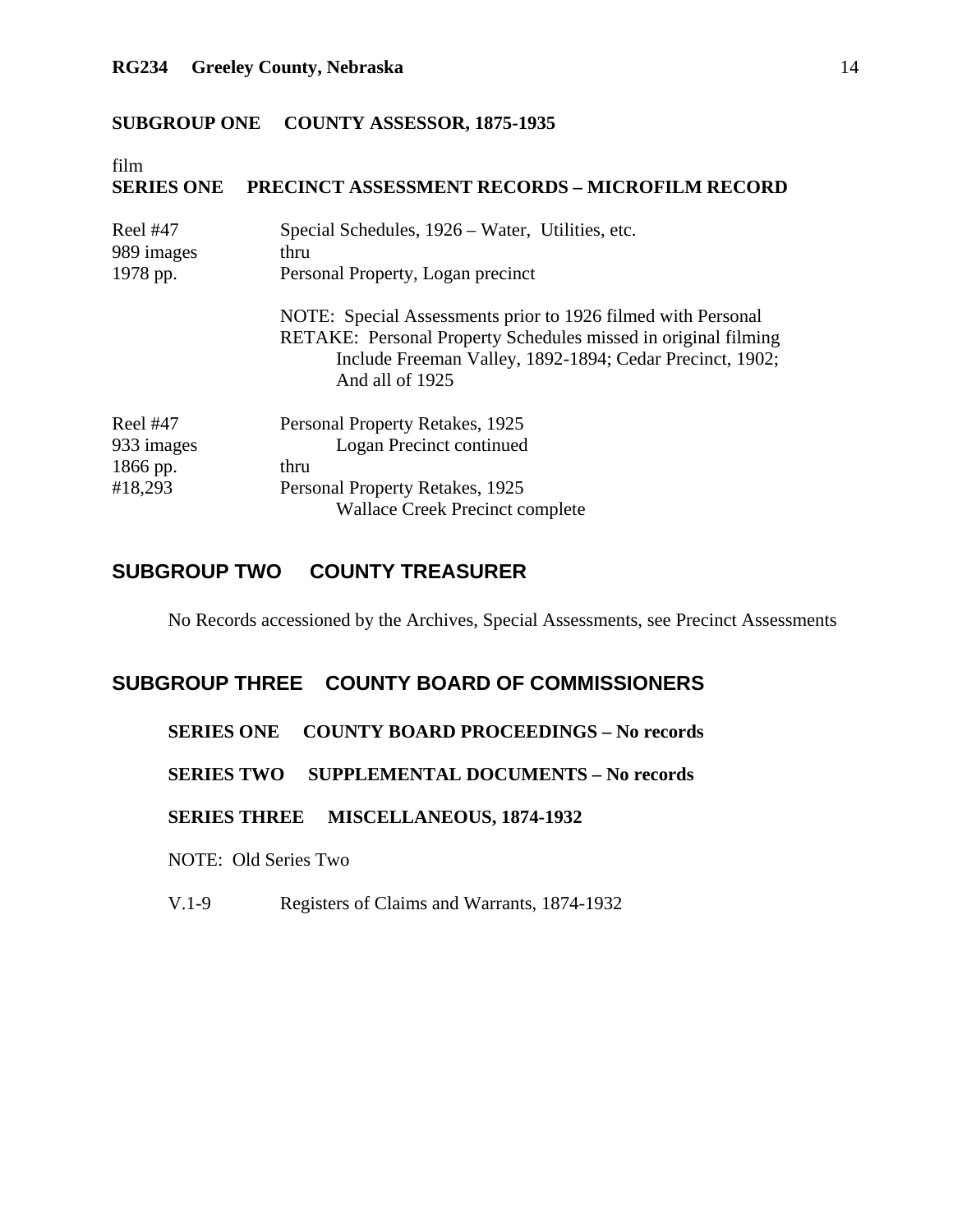# **SUBGROUP FOUR COUNTY CLERK**

### **film**

#### **SERIES ONE MARRIAGE RECORDS, 1874-1995 – MICROFILM RECORD**

### **NOTE: Original records remain at the county courthouse General Indexes appear on reel #1**

| Reel #1<br>GSU | Item $#1$ – General Index to Grooms, A-Z<br>1874-1995<br>thru                                    |
|----------------|--------------------------------------------------------------------------------------------------|
| MP4219         | Item #3 – Marriage Docket, V.2                                                                   |
| #26,775        | p.588 (Pfeifer-Hinze), License, February 14, 1906                                                |
|                | NOTE: General Index to Brides, A-Z begins at frame #134                                          |
| Reel #2        | Item #1 – Marriage Docket, V.3 (see index roll #1)                                               |
| <b>GSU</b>     | p.1 (Kelly-Walsh), February 26, 1906                                                             |
| MP4219         | thru                                                                                             |
| #26,776        | Item #3 – Marriage Docket, V.5 (see index roll #1)<br>p.600 (Donovan-Harrahill), October 5, 1931 |
| Reel #3        | Item #1 – Marriage Docket, V.6 (see index roll #1)                                               |
| <b>GSU</b>     | p.1 (Couchman-Miner), Oct. 28, 1931                                                              |
| MP4219         | thru                                                                                             |
| #26,777        | Item #3 – Marriage Docket, V.8 (see index roll #1)<br>p.210 (Van Slyke-Jensen), Dec. 30, 1972    |
| Reel #4        | Item #1 – Marriage Docket, V.8 (cont)                                                            |
| GSU            | p.200 (Esch-Vlasek), July 22, 1972                                                               |
| MP4219         | thru                                                                                             |
| #26,778        | Item #2 – Loose Marriage Records<br>Luttrell-Reed (Dec. 18, 1993)                                |

#### **film SERIES TWO ELECTION RECORDS, 1872-1890**

#### **NOTE: Old Series Five**

| Vol. $#1$                   | Abstract of Votes, 1872-1890         |
|-----------------------------|--------------------------------------|
| Reel #2 Misc.<br>Frame #408 | Abstract of Votes, V.1, 1872<br>thru |
| 97 images                   | Abstract of Votes, V.1, 1890         |
| #20,137                     |                                      |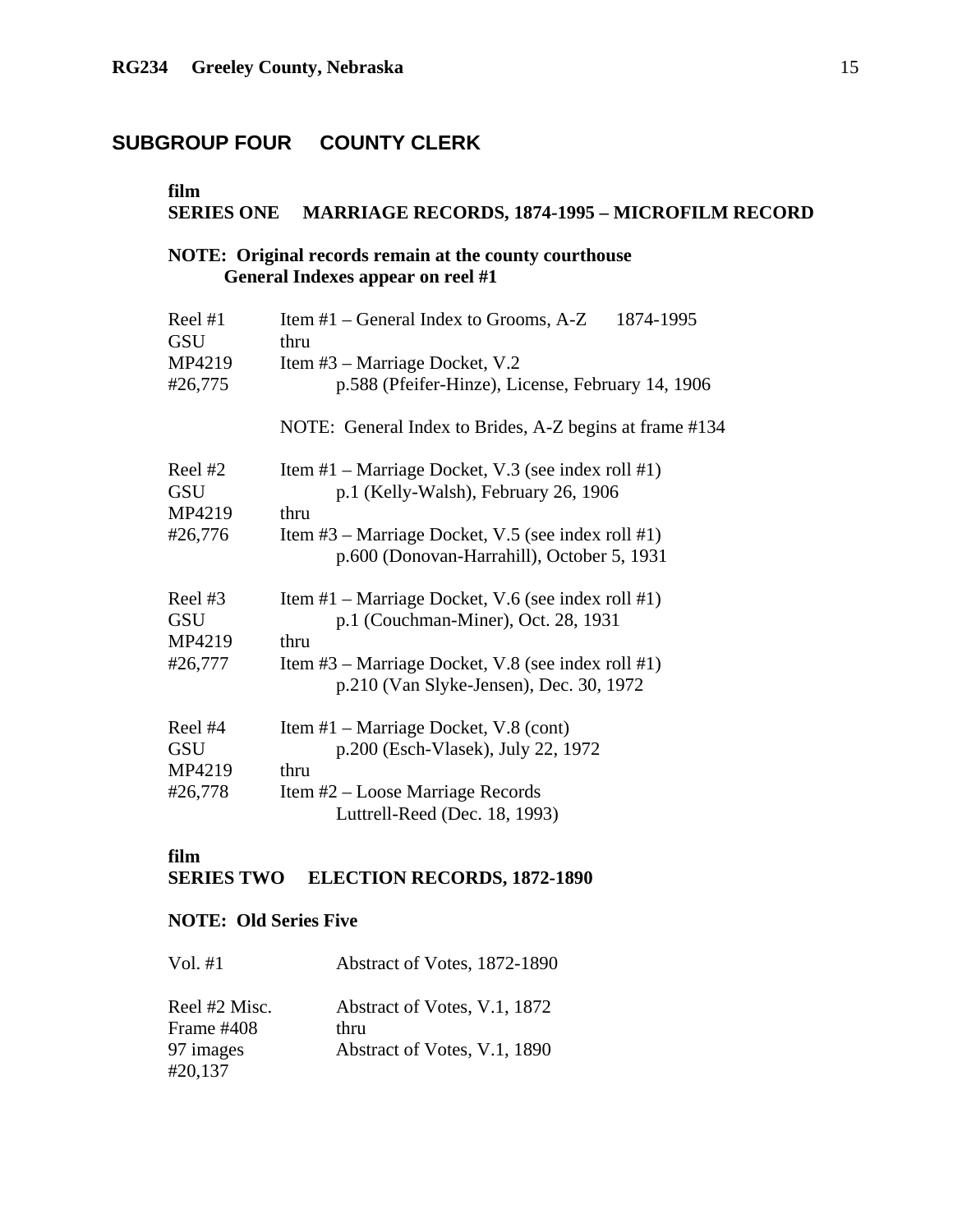# **SUBGROUP FOUR COUNTY CLERK**

### **SERIES THREE MISCELLANEOUS**

#### **NOTE: Old Series Six, Vols. 1-2**

| V <sub>1</sub> | Clerk's Warrant Book, 1873-1887 |
|----------------|---------------------------------|
| V.2            | Clerk's Warrant book, 1884-1904 |

NOTE: Records of the Clerk including Articles of Incorporation exist on Security Microfilm

### **SUBGROUP FIVE REGISTER OF DEEDS, 1872-1924**

#### **SERIES ONE GENERAL INDEX RECORDS**

#### **Film SS1 NUMERICAL INDEXES-LANDS, 1872-1919**

#### **NOTE; Old Series Four**

| V.1          | Numerical Index-Lands, Range 9W       |
|--------------|---------------------------------------|
| Thru<br>V.4  | Numerical Index-Lands, Range 12W      |
|              |                                       |
| Reel #1 Misc | Numerical Index-Lands, V.1, Range 9W  |
| Frame $#553$ | $S1-T17N-R9W$                         |
| 260 images   | thru                                  |
| #20,136      | Numerical Index-Lands, V.2, Range 10W |
|              | S24-T19N-R10W                         |
| Reel #2 Misc | Numerical Index-Lands, V.2 (cont)     |
| 407 images   | p.404, S25-T19N-R10W                  |
| #20,137      | thru                                  |
|              | Numerical Index-Lands, V.4            |
|              | S6-T20N-R12W                          |
|              |                                       |

### **SS2 GENERAL INDEX TO DEEDS, 1874-CURRENT**

 **NOTE: These records exist on Security Microfilm. See staff for access information**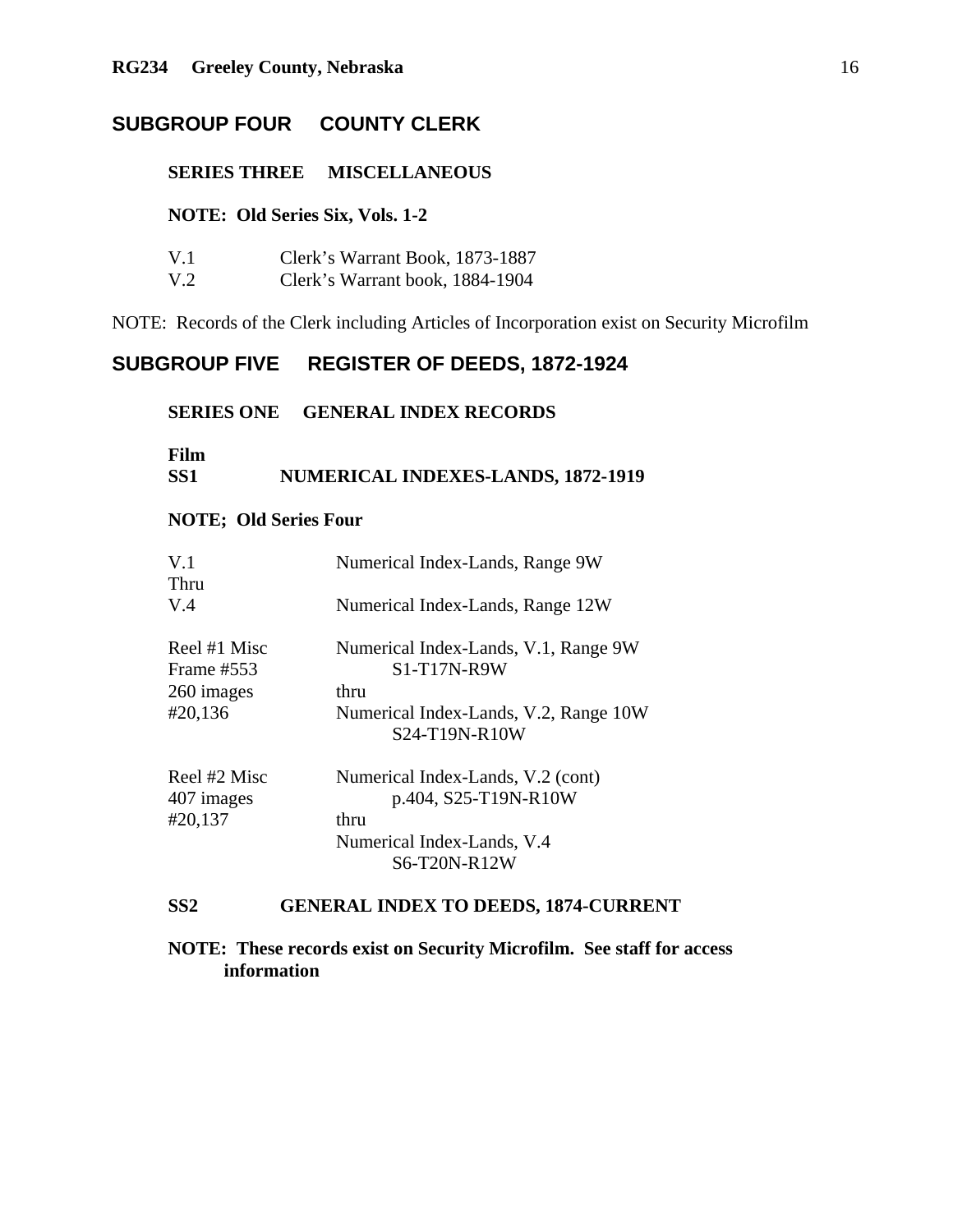### **SUBGROUP FIVE REGISTER OF DEEDS, 1872-1924**

#### **SERIES TWO DEED RECORDS**

 No Deed Records have been accessioned in the Archives. The Deed Records for Greeley County exist on security microfilm, 1874-current. See staff for access and duplication procedures. Original records remain at the County Courthouse

#### **Film SERIES THREE MORTGAGE RECORDS, 1879-1914**

#### **film**

#### **SS1 GENERAL INDEX TO MORTGAGES, 1879-1914**

#### **NOTE: Old Series Three**

| $V.1-4$                     | General Index to Mortgages, 1879-1914                                             |
|-----------------------------|-----------------------------------------------------------------------------------|
| Reel #1 misc.<br>552 images | General Index to Mortgages, V.1 (old volume 9)<br>Real Estate, $A - Aug$ 23, 1879 |
| #20,136                     | thru                                                                              |
|                             | General Index to Mortgages, V.4 (old volume 12)                                   |
|                             | Real Estate, 1914 complete                                                        |
|                             |                                                                                   |

 NOTE: Mortgage Records for Greeley County exist on security microfilm Contact County Register of Deeds for information.

#### **SERIES FOUR MISCELLANEOUS DOCKETS, 1874-current**

**NOTE:** This Series exists on security microfilm See staff for access and duplication procedures

#### **SERIES FIVE MISCELLANY, 1874-1884**

#### **NOTE: Old Series Six, V.3**

V.1 Abstracts of Title, 1874-1884